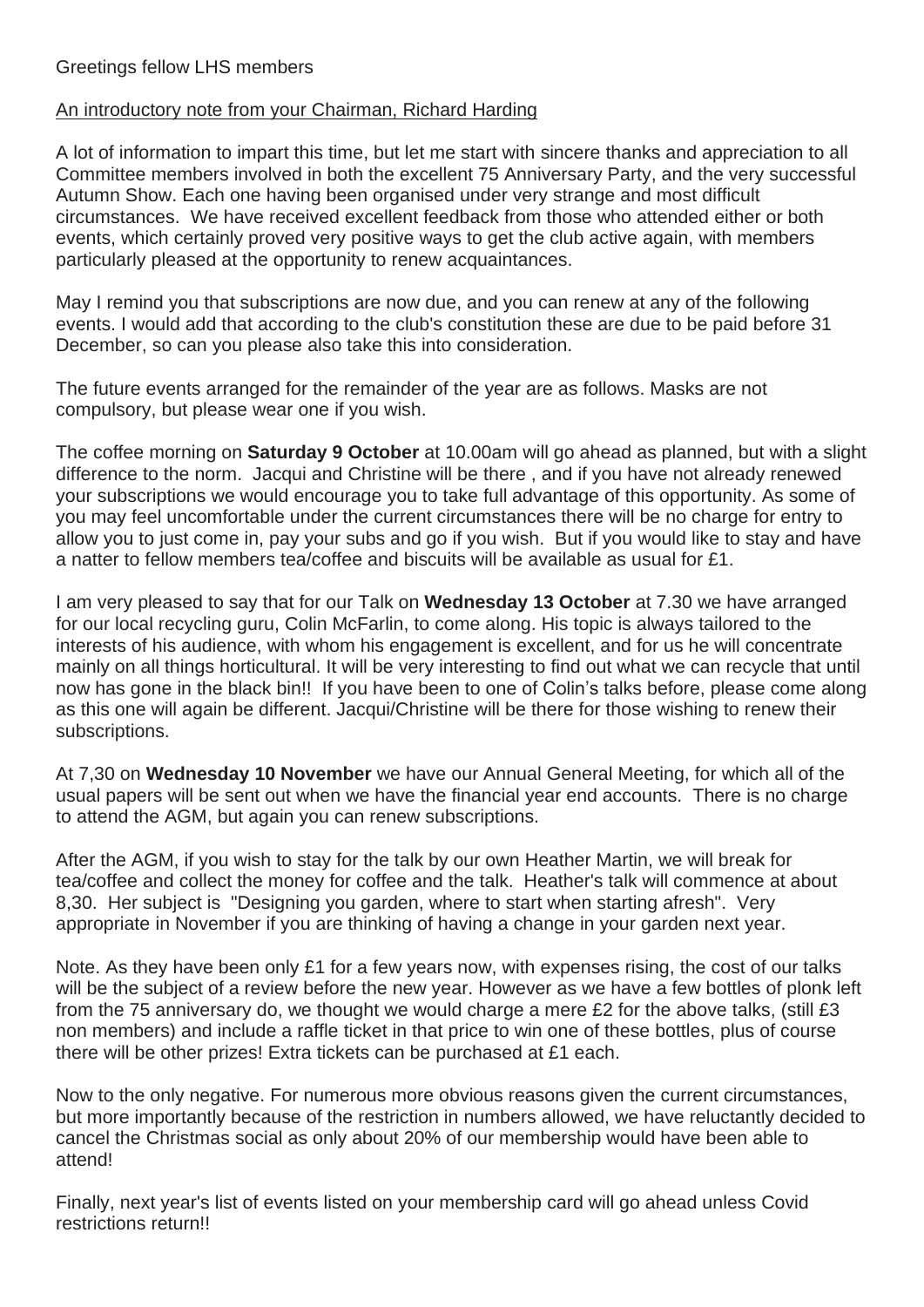That's my lot for now, but remember that although Gill cannot open the shed during the winter months, LHS members can enjoy a 10% discount from Up Country, which may be particularly attractive with Christmas on the horizon.

#### Autumn Show Report from Show Secretary, Clare Wilson

Many thanks to all who participated in our successful Autumn show. It was so nice for us all to get back to showing again. Here is a list of the winners;

Dahlia Cup - Richard Hilson Dahlia Championship Cup - Michael Figg Presidents Salver - Michael Elliott Harry Tester Cup - Jacqui Essen Huddart Cup - Michael Elliott Massey Dawson Cup -Tim Richardson Helena Hall Cup - Tim Richardson Pumpkin Cup - Richard Watson Peter Day Cup - Debbie Anscombe Penney Cup - Clare Wilson RHS Banksian Medal -Tim Richardson Kieron James toys shield 10 years & under - Sam Kremer, Kieron James toys shield 11 to 15 years - Florence Fearn Hughes.

Well done all.

We had a good level of entries only slightly down on the 2019 show, the judges were pleased with the quality exhibits in what has been a challenging growing season. It was very nice to welcome new members & new judges.

We will be producing a new schedule for 2022 so there will be new challenges in the cookery, floral art, handicrafts & children's classes.

# **We will be using the 'advance notice 2021' photographic classes as printed in the old 2020 schedule to give you time to get cameras in action for next year.**

Outings Update from Heather Hitchcock

**OUR LAST OUTING OF 2021.** On Thursday 14<sup>th</sup> October we are off to see some autumnal hues at **Ramster Gardens, Chiddingfold** and then moving on to have a look around **Guildford Cathedral**.

There is just one seat left on the coach, so act quickly if you would like to be sitting in it. A phone call will secure your place. (Heather Hitchcock **-** 01444 453 202 / 07971 857 182)

**COMING UP IN 2022.** I propose to publish details of the outings for 2022 in the Spring Newsletter and although nothing is fixed, I'm planning to see good displays of tulips in **April**, some rhododendrons in **May** and I'm crossing my fingers that we will get to Savill Gardens in **June** and have that Thames boat cruise which has been scuppered for the last two years! In **July** and **August** I'm thinking of visiting another of our local NGS gardens and, all things being well, heading west into Hampshire to visit the Sir Harold Hillier Gardens (or possibly Longstock Water Gardens). Having fallen in love with dahlias this year, I shall also be arranging a trip to see more of these late summer beauties early in **September**. It's too early to know if Waddesdon will be putting on its full Christmas event in 2022, but I will keep it in mind for **November/December**.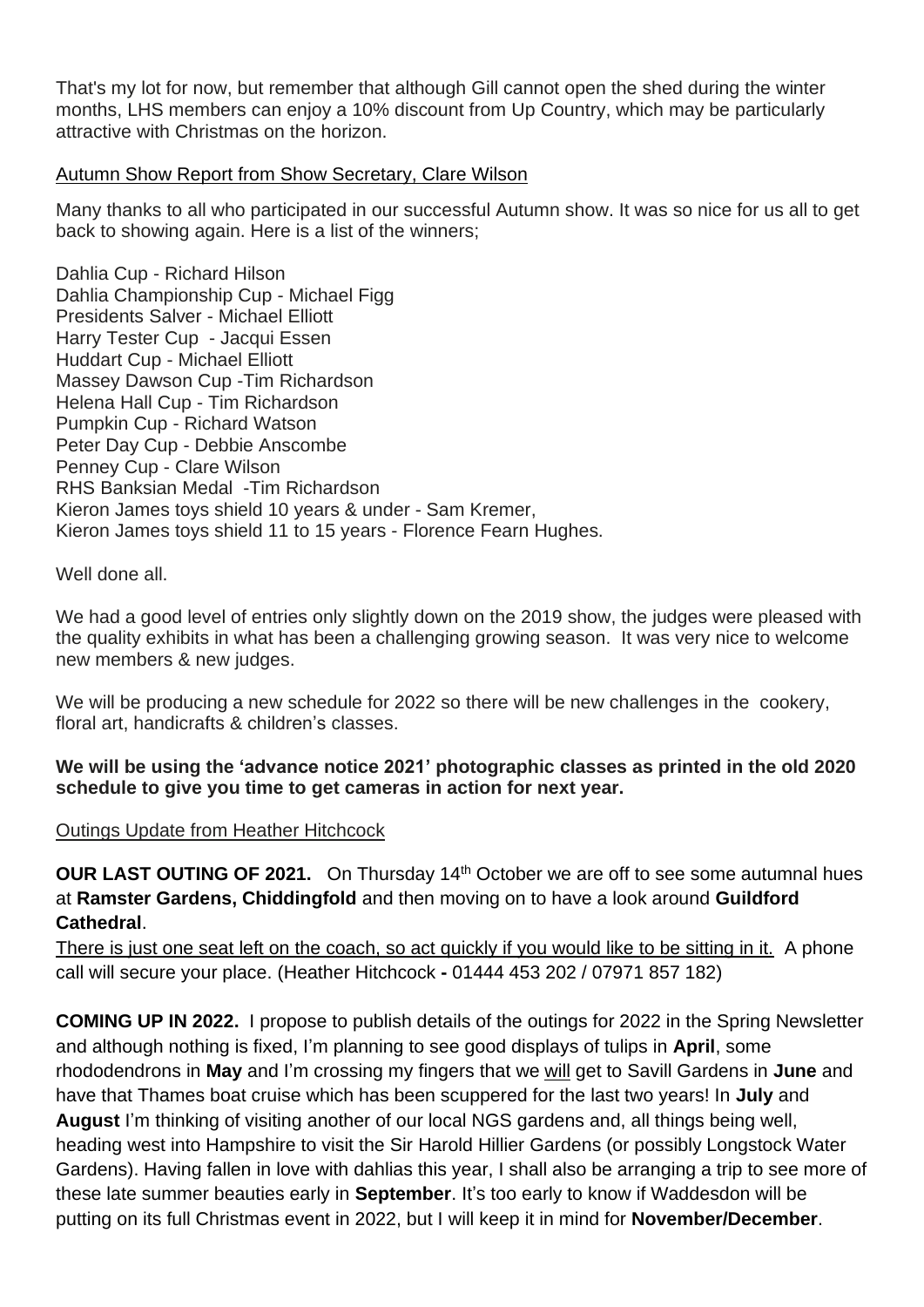Wherever possible on our trips, a nice cup of tea or coffee and some lovely home-baked cake is included in the price of your ticket; at the same time, the sociable chatter around the table in the company of friends comes free.

**THIS YEAR**. With coach travel restricted, we have still managed to achieve a full programme of outings, drawing from a wealth of wonderful NGS, private and public gardens, all within reasonable driving distance. We were very fortunate with the weather for all of our trips and enjoyed refreshments and cakes included as part of the 'group deal' at most.

### Sutton and Dobies Seeds from Michael Elliott

The Society is continuing its association with Sutton and Dobies Seeds for another year. Suttons and Dobies are two of the leading seed merchants in the country, with over 90% germination rates in national trials.

Members who purchase Suttons and Dobies seeds through the Society will receive a 25% discount on seeds and 10% on all other purchases (onions, potatoes and plants) At the end of the season the Society will receive commission equal to the discount members receive. So, by buying Suttons or Dobies seeds you make a saving yourselves and also help the Society's finances.

In October we will be receiving the 2022 catalogues and the discount codes, which can be obtained from Michael Elliott on 01444 483039 or via michaelelliott6@googlemail.com. If you would like to reserve a catalogue or be sent the codes, when they become available, do let me know.

Ordering online is extremely easy, especially as all the calculations are done for you. As every little helps, if you wish to order under £10 worth of seeds, just send your order to me, and I will merge the orders and apportion the delivery charges

#### Moderation in all Things by Gill Jones

What an interesting growing season we've had. I've had an invasion of tiny snails that have been munching my Dahlias and I've got Box Tree Caterpillars. (I knew the Provado Bug killer would come in handy one day and I've given one of the effected plants a good dose of the stuff).It's all a question of getting the right balance really.

To be honest I'm not a real fan of pesticides at all but I'm not exactly an 'organic' grower either. I come from a farming background and I can remember interesting discussions with my father about the use of antibiotics in cattle. His view was that you use them when you need them, not the overuse that bigger scale productions always seem to end up with and in America, they put them in the feed………

So, I'm a product of the small-scale pragmatist. That sort of describes how I approach gardening and following on from that, how I view the Sundry Centre. Our list of products isn't entirely organic but personally where I can, I prefer natural products, so (for example) I'd choose the seaweedbased feeds as opposed to strictly chemical products but when needs must I'll use what I think suits the requirement best. It's a question of choice.

To everyone that responded to our Peat survey thank you. The overwhelming view of those expressed is that Peat free is the way to go so I've been thinking how best we can support this. Change is always difficult to effect and I've never been a fan of imposing things (where have I heard that recently I wonder?) My personal view is that all the while products are available and members buy them we will continue to service those members wishes; but we will definitely be